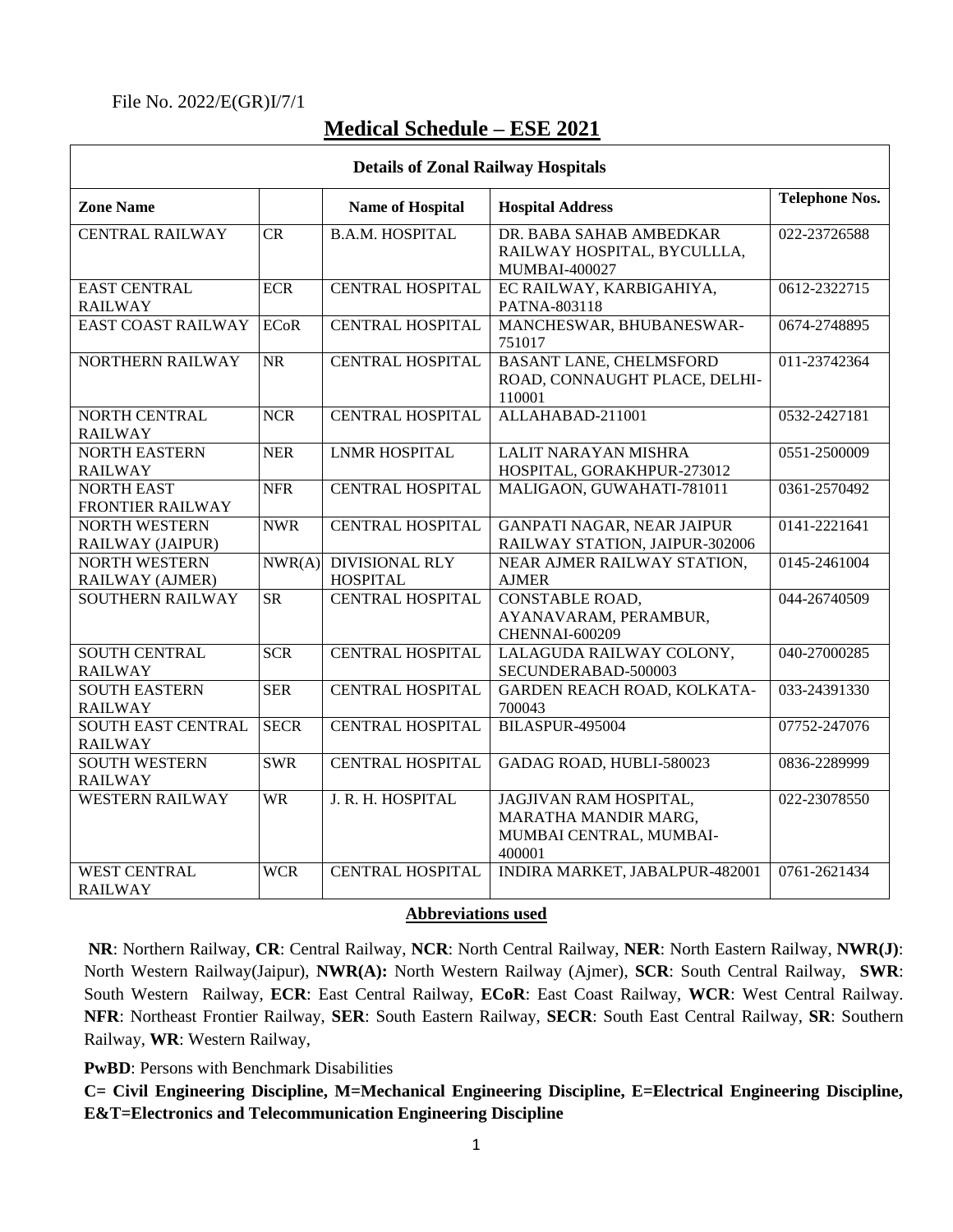## **Medical Schedule – ESE 2021**

| S.No.          | Roll No. | Dis. &            | <b>Name</b>             | Date of     | <b>Venue</b> | PH     |
|----------------|----------|-------------------|-------------------------|-------------|--------------|--------|
|                |          | Rank              |                         | examination |              | status |
| 1              | 0803009  | $C-01$            | <b>KARTIKAY KAUSHIK</b> | 30.05.2022  | <b>NR</b>    |        |
| $\overline{2}$ | 0804557  | $C-02$            | RADHE SHYAM TIWARI      | 30.05.2022  | <b>ECR</b>   |        |
| 3              | 4900298  | $C-03$            | <b>DEVESH KUMAR</b>     | 30.05.2022  | <b>SECR</b>  |        |
|                |          |                   | <b>DEWANGAN</b>         |             |              |        |
| $\overline{4}$ | 3400298  | $C-04$            | SUDHANSHU MAHAJAN       | 30.05.2022  | <b>NR</b>    |        |
| 5              | 0803281  | $C-05$            | SHUBHAM AGRAWAL         | 01.06.2022  | NWR(J)       |        |
| 6              | 1003682  | $C-06$            | <b>AKHILESH GUNDU</b>   | 30.05.2022  | <b>SCR</b>   |        |
| $\overline{7}$ | 1000329  | $C-07$            | <b>GARRAPALLY</b>       | 30.05.2022  | <b>SCR</b>   |        |
|                |          |                   | <b>MANIKANTA</b>        |             |              |        |
| 8              | 0804310  | $C-08$            | <b>MAYANK</b>           | 30.05.2022  | <b>NR</b>    |        |
| 9              | 0401248  | $C-09$            | <b>SAMYAK JAIN</b>      | 30.05.2022  | <b>WCR</b>   |        |
| 10             | 3500184  | $C-10$            | KULJINDER SINGH         | 30.05.2022  | <b>NR</b>    |        |
| 11             | 3500274  | $C-11$            | <b>ANKIT KUMAR</b>      | 30.05.2022  | <b>NR</b>    |        |
| 12             | 0502998  | $\overline{C-12}$ | <b>VIPUL GOYAL</b>      | 30.05.2022  | CR           |        |
| 13             | 0803260  | $C-13$            | PURALASETTI GOWTHAM     | 30.05.2022  | <b>SCR</b>   |        |
| 14             | 2100261  | $C-14$            | <b>DINESH KUMAR</b>     | 30.05.2022  | <b>NCR</b>   |        |
| 15             | 0800777  | $C-15$            | DATLA ARAVIND RAJU      | 30.05.2022  | <b>SCR</b>   |        |
| 16             | 0504233  | $C-16$            | <b>ROHAN ASHOK</b>      | 30.05.2022  | CR           |        |
|                |          |                   | <b>NYAYADHISH</b>       |             |              |        |
| 17             | 0803864  | $C-17$            | AMAN RAJ VERMA          | 30.05.2022  | <b>NCR</b>   |        |
| 18             | 4100137  | $C-18$            | <b>VAISHNAV KUMAR</b>   | 30.05.2022  | <b>ECR</b>   |        |
| 19             | 0806058  | $C-19$            | <b>SATYAVEER KUMAR</b>  | 30.05.2022  | <b>ECR</b>   |        |
| 20             | 0805599  | $C-20$            | <b>OWAIS AHMAD BEIG</b> | 30.05.2022  | <b>NR</b>    |        |
| 21             | 0806049  | $C-21$            | <b>AYUSH KUMAR</b>      | 30.05.2022  | <b>NCR</b>   |        |
|                |          |                   | <b>AGNIHOTRI</b>        |             |              |        |
| 22             | 0400496  | $C-22$            | <b>SWASTIK SHARMA</b>   | 30.05.2022  | <b>WCR</b>   |        |
| 23             | 3500145  | $C-23$            | PAWAN RAWAL             | 30.05.2022  | <b>NR</b>    |        |
| 24             | 0805020  | $C-24$            | VIRENDRA SINGH DEWDA    | 30.05.2022  | <b>WCR</b>   |        |
| 25             | 0803328  | $C-25$            | <b>AMIT KUMAR RAI</b>   | 30.05.2022  | <b>NCR</b>   |        |
| 26             | 3501050  | $C-26$            | YAGYESH CHANDER         | 30.05.2022  | <b>NR</b>    |        |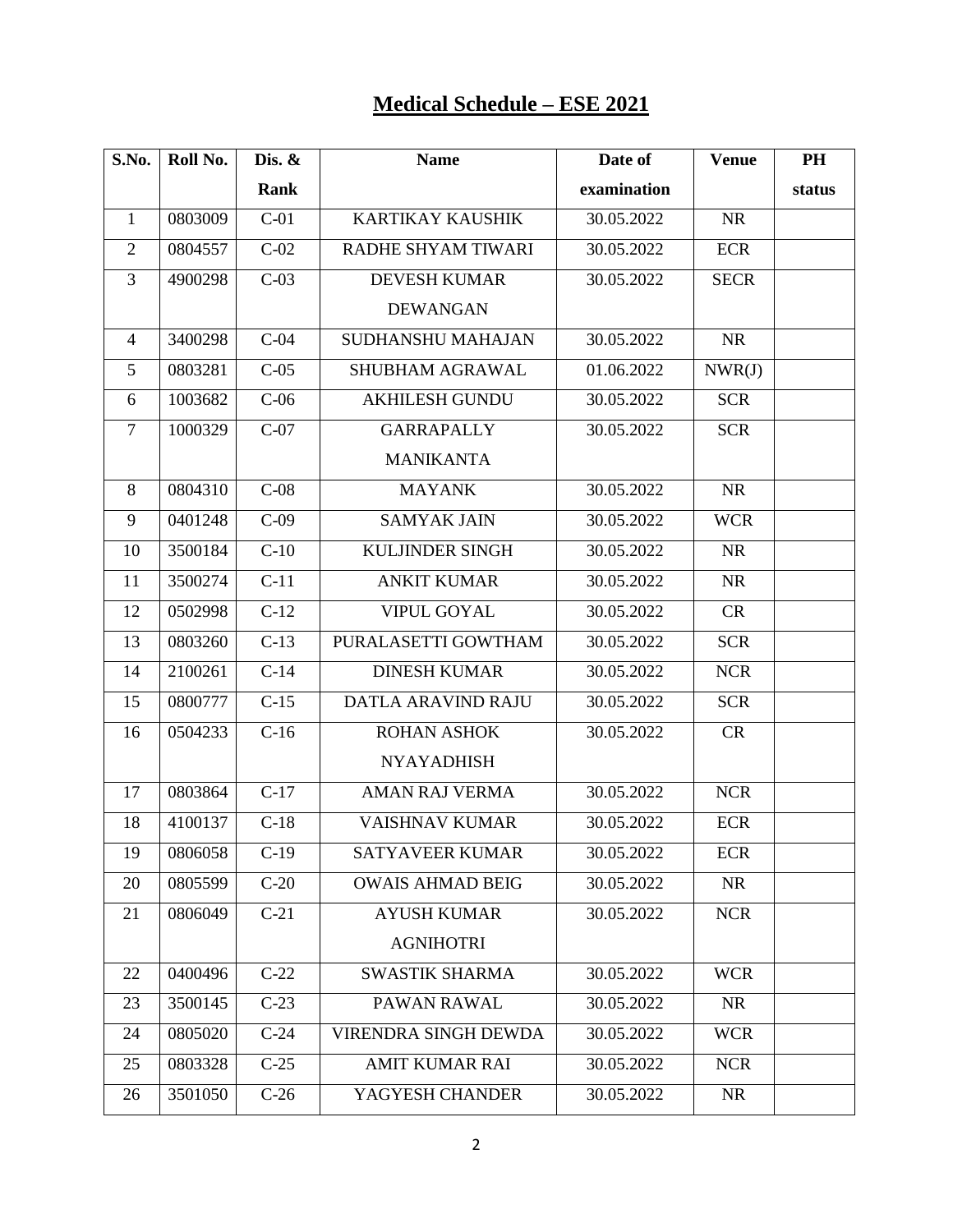| 27 | 0200784 | $C-27$             | NEELESH KUMAR GUPTA        | 30.05.2022 | <b>NCR</b> |  |
|----|---------|--------------------|----------------------------|------------|------------|--|
| 28 | 0801296 | $C-28$             | SHANTANU UPADHYAY          | 30.05.2022 | <b>NR</b>  |  |
| 29 | 0401742 | $C-29$             | HIMANIL SHRIVASTAVA        | 30.05.2022 | <b>WCR</b> |  |
| 30 | 1500466 | $C-30$             | <b>KESHAVANAND SINGH</b>   | 30.05.2022 | <b>ECR</b> |  |
| 31 | 5400237 | $C-31$             | <b>MUKUL DUBEY</b>         | 30.05.2022 | <b>NR</b>  |  |
| 32 | 0801315 | $C-32$             | <b>MAYANK KULSHRESTHA</b>  | 01.06.2022 | NWR(J)     |  |
| 33 | 2601798 | $C-33$             | <b>SONU VERMA</b>          | 30.05.2022 | <b>NCR</b> |  |
| 34 | 0804720 | $C-34$             | PRIYA DHIMAN               | 30.05.2022 | <b>NR</b>  |  |
| 35 | 0801049 | $C-35$             | <b>ABHINAV KUMAR SINGH</b> | 30.05.2022 | <b>NCR</b> |  |
| 36 | 0806899 | $C-36$             | PARITOSH KUMAR SINGH       | 30.05.2022 | <b>NER</b> |  |
| 37 | 0805253 | $C-37$             | <b>ABU NAZIR ANWAR</b>     | 30.05.2022 | <b>ECR</b> |  |
| 38 | 100099  | $C-38$             | <b>JARIWALA YASHRAJ</b>    | 30.05.2022 | CR         |  |
|    |         |                    | <b>BIMALBHAI</b>           |            |            |  |
| 39 | 0805384 | $C-39$             | <b>SHUAIB ALAM</b>         | 31.05.2022 | <b>NR</b>  |  |
| 40 | 0806182 | $C-40$             | <b>JAY PRAKASH PATIDAR</b> | 30.05.2022 | NWR(A)     |  |
| 41 | 0804029 | $C-41$             | SINGH SHASHWAT DINESH      | 30.05.2022 | <b>NCR</b> |  |
| 42 | 1502571 | $\overline{C}$ -42 | <b>VIKASH KUMAR</b>        | 30.05.2022 | <b>ECR</b> |  |
| 43 | 1500837 | $C-43$             | <b>NILMANI KUMAR</b>       | 30.05.2022 | <b>ECR</b> |  |
| 44 | 1500423 | $C-44$             | <b>AJAY KUMAR</b>          | 30.05.2022 | ECR        |  |
| 45 | 5100828 | $C-45$             | <b>BANDARU VENKATA</b>     | 30.05.2022 | <b>SCR</b> |  |
|    |         |                    | <b>ROHITH</b>              |            |            |  |
| 46 | 0804632 | $C-46$             | <b>GAUTAM AGGARWAL</b>     | 31.05.2022 | <b>NR</b>  |  |
| 47 | 0805195 | $C-47$             | RAM LAL PRAJAPAT           | 01.06.2022 | NWR(J)     |  |
| 48 | 1501891 | $C-48$             | <b>ABHINAV RAJ</b>         | 30.05.2022 | <b>ECR</b> |  |
| 49 | 1101390 | $C-49$             | <b>AVINASH MANDIWAL</b>    | 01.06.2022 | NWR(J)     |  |
| 50 | 1100796 | $C-50$             | NAMO NARAYAN MEENA         | 31.05.2022 | <b>NR</b>  |  |
| 51 | 1501840 | $C-51$             | <b>VIVEK RAJ</b>           | 30.05.2022 | <b>ECR</b> |  |
| 52 | 1102425 | $C-52$             | DEVANSHU JORWAL            | 30.05.2022 | NWR(J)     |  |
| 53 | 0800418 | $C-53$             | <b>AKASH MEENA</b>         | 01.06.2022 | NWR(J)     |  |
| 54 | 5300040 | $C-54$             | PRAJWALIT WANJARI          | 30.05.2022 | <b>CR</b>  |  |
| 55 | 0100876 | $C-55$             | <b>VIVEK KUMAR MEENA</b>   | 30.05.2022 | NWR(J)     |  |
| 56 | 1100228 | $C-56$             | <b>TULSA RAM</b>           | 30.05.2022 | NWR(A)     |  |
| 57 | 0806786 | $C-57$             | <b>SUDHIR KUMAR</b>        | 31.05.2022 | <b>NR</b>  |  |
| 58 | 1100902 | $C-58$             | <b>ABHINAV MEENA</b>       | 01.06.2022 | NWR(J)     |  |
|    |         |                    |                            |            |            |  |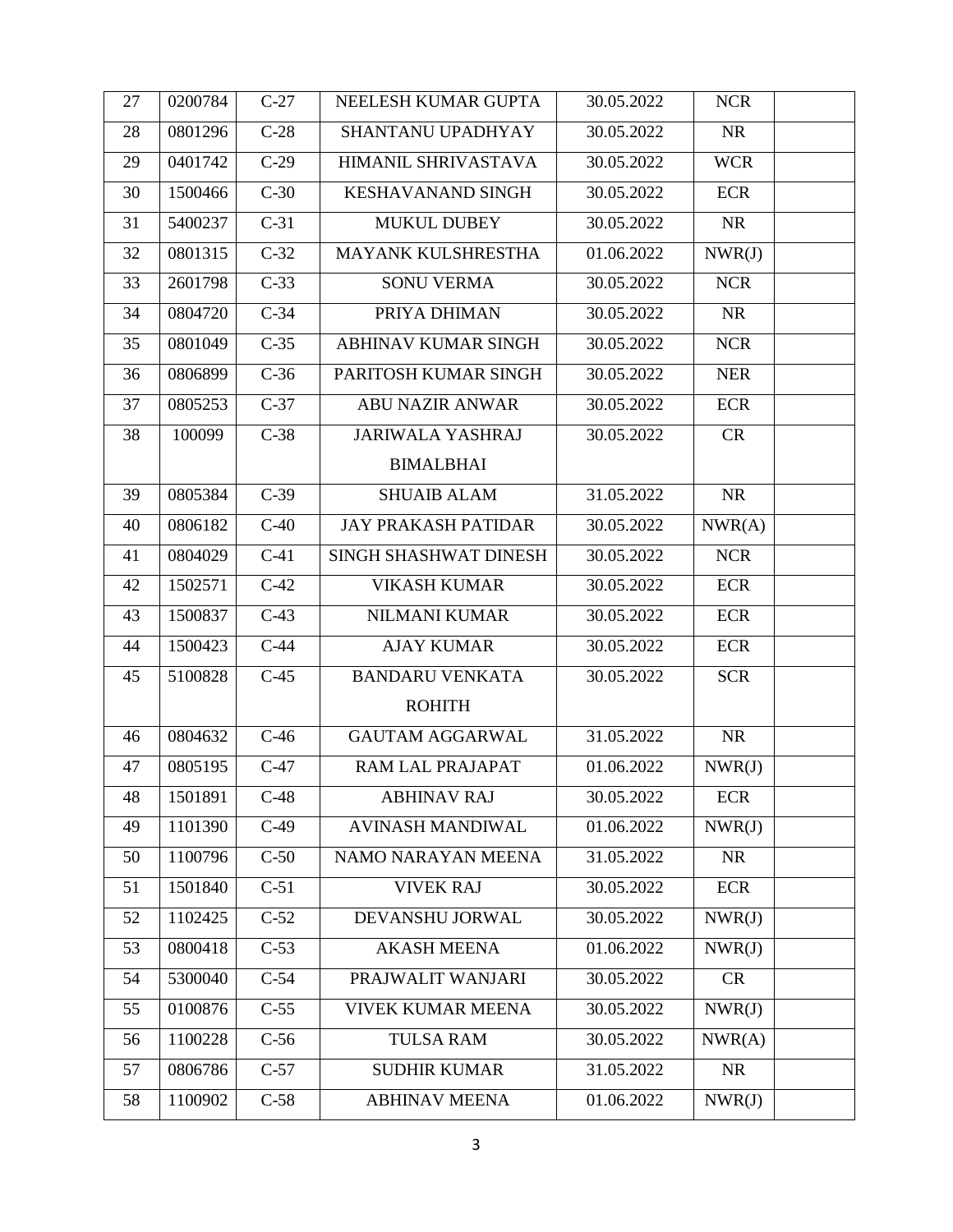| 59 | 1500528 | $C-59$            | <b>AVINASH KUMAR</b>       | 31.05.2022 | <b>ECR</b> |          |
|----|---------|-------------------|----------------------------|------------|------------|----------|
| 60 | 0805458 | $C-60$            | <b>HEMANT GAUTAM</b>       | 31.05.2022 | <b>NR</b>  |          |
| 61 | 1101732 | $C-61$            | NISHANT VERMA              | 01.06.2022 | NWR(J)     |          |
| 62 | 0801523 | $C-62$            | <b>BHOOPENDRA KUMAR</b>    | 01.06.2022 | NWR(J)     |          |
|    |         |                   | <b>MEENA</b>               |            |            |          |
| 63 | 0601013 | $C-63$            | <b>ANITA MEENA</b>         | 30.05.2022 | NWR(J)     |          |
| 64 | 0803131 | $C-64$            | <b>SUBHASH CHANDRA</b>     | 30.05.2022 | NWR(J)     |          |
|    |         |                   | <b>MEENA</b>               |            |            |          |
| 65 | 2600588 | $C-65$            | <b>VAIBHAV KUMAR</b>       | 30.05.2022 | <b>NCR</b> |          |
| 66 | 1101591 | $C-66$            | PRADEEP GOYAL              | 30.05.2022 | NWR(A)     |          |
| 67 | 0402473 | $C-67$            | <b>SAKSHI TANTWAY</b>      | 30.05.2022 | <b>WCR</b> |          |
| 68 | 4900643 | $C-68$            | <b>MONIKA</b>              | 30.05.2022 | <b>WCR</b> |          |
| 69 | 0501028 | $C-69$            | <b>SHAMBALA PATIL</b>      | 30.05.2022 | <b>CR</b>  | $PwBD-1$ |
| 70 | 0200728 | $C-70$            | <b>SAURABH PAL</b>         | 30.05.2022 | <b>NCR</b> | $PwBD-1$ |
| 71 | 0805436 | $C-71$            | <b>ANAND KUMAR TIWARI</b>  | 30.05.2022 | <b>NER</b> | PwBD-3   |
| 72 | 1200601 | $C-72$            | <b>KARTHIM</b>             | 30.05.2022 | <b>SR</b>  | PwBD-3   |
| 73 | 2602608 | $C-73$            | PRAN KRISHNA               | 31.05.2022 | <b>NCR</b> | PwBD-3   |
| 74 | 1901062 | $\overline{C-74}$ | PARVATHY A S               | 30.05.2022 | <b>SR</b>  | PwBD-3   |
| 75 | 1900029 | $C-75$            | <b>LEKSHMI A S</b>         | 30.05.2022 | <b>SR</b>  | PwBD-3   |
| 76 | 2602464 | $C-76$            | <b>SHEKHAR ANAND</b>       | 30.05.2022 | <b>NER</b> | PwBD-3   |
| 77 | 5100818 | $C-77$            | <b>CHETTIAR SELVAKUMAR</b> | 30.05.2022 | CR         | PwBD-3   |
|    |         |                   | $\mathbf D$                |            |            |          |
| 78 | 0510043 | E&T-01            | <b>KULDEEP</b>             | 31.05.2022 | <b>NR</b>  |          |
| 79 | 0818746 | <b>E&amp;T-02</b> | <b>DRUPAD GUPTA</b>        | 30.05.2022 | NWR(J)     |          |
| 80 | 1205641 | E&T-03            | <b>STALWARTSHINE S</b>     | 30.05.2022 | <b>SR</b>  |          |
| 81 | 1507363 | <b>E&amp;T-04</b> | <b>AMARJEET KUMAR</b>      | 31.05.2022 | <b>ECR</b> |          |
| 82 | 0817502 | E&T-05            | <b>SHIVAM GUPTA</b>        | 31.05.2022 | <b>NR</b>  |          |
| 83 | 0510813 | E&T-06            | KOMMA SIVA RAJEEV          | 30.05.2022 | <b>SCR</b> |          |
|    |         |                   | <b>REDDY</b>               |            |            |          |
| 84 | 1010720 | E&T-07            | KOPPATI SIVA SANKARA       | 30.05.2022 | <b>SCR</b> |          |
|    |         |                   | <b>PRASAD</b>              |            |            |          |
| 85 | 1010039 | <b>E&amp;T-08</b> | <b>VIVEK PANDEY</b>        | 30.05.2022 | <b>SCR</b> |          |
| 86 | 2101105 | E&T-09            | <b>ANTRIX GUPTA</b>        | 31.05.2022 | <b>NR</b>  |          |
| 87 | 3502766 | E&T-10            | <b>DIKSHA DHIMAN</b>       | 31.05.2022 | <b>NR</b>  |          |
|    |         |                   |                            |            |            |          |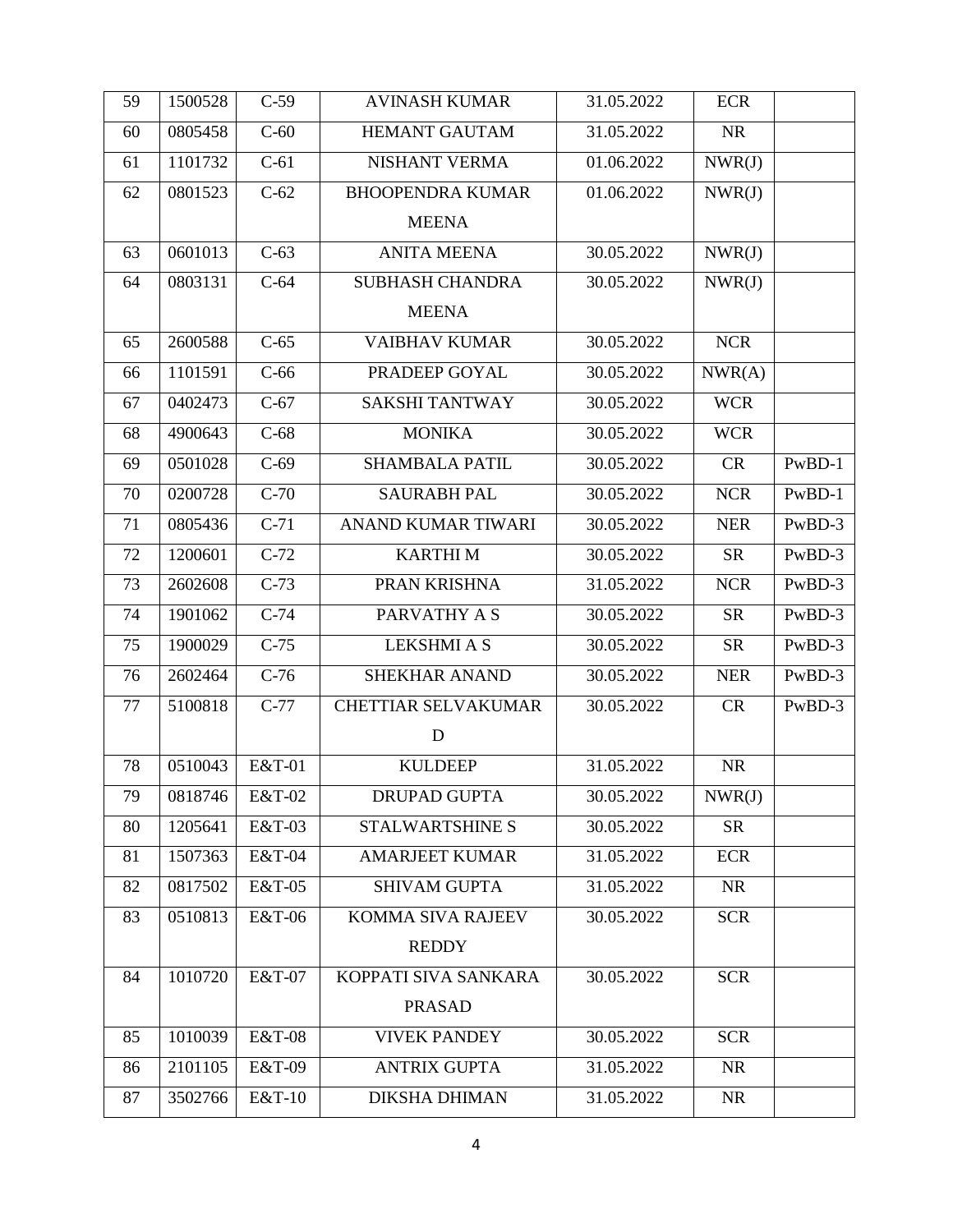| 88  | 0304134 | E&T-11 | PRAVIN KUMAR SINGH          | 01.06.2022 | <b>NCR</b>  |          |
|-----|---------|--------|-----------------------------|------------|-------------|----------|
| 89  | 1010736 | E&T-12 | <b>DIMPLE SINGH PANWAR</b>  | 30.05.2022 | NWR(A)      |          |
| 90  | 0203774 | E&T-13 | ADITYAN SRIVASTAVA          | 31.05.2022 | <b>NCR</b>  |          |
| 91  | 5103499 | E&T-14 | <b>DANDU SAIRAM</b>         | 30.05.2022 | <b>SCR</b>  |          |
| 92  | 0816395 | E&T-15 | PRAVEEN KUMAR MISHRA        | 31.05.2022 | <b>NCR</b>  |          |
| 93  | 1107958 | E&T-16 | YASHIKA CHAUDHARY           | 30.05.2022 | NWR(J)      |          |
| 94  | 0816624 | E&T-17 | PRAGATI SHARMA              | 30.05.2022 | <b>WCR</b>  |          |
| 95  | 0817038 | E&T-18 | <b>SHIVANI GARG</b>         | 31.05.2022 | <b>NR</b>   |          |
| 96  | 1107881 | E&T-19 | RAKESH CHOUDHARY            | 30.05.2022 | NWR(J)      |          |
| 97  | 1205325 | E&T-20 | <b>AMMANNAIDU GEDELA</b>    | 30.05.2022 | <b>SCR</b>  |          |
| 98  | 1011269 | E&T-21 | <b>THONDUR NAVEEN</b>       | 31.05.2022 | <b>SCR</b>  |          |
|     |         |        | <b>KUMAR REDDY</b>          |            |             |          |
| 99  | 0405893 | E&T-22 | <b>AKANKSHA JAIN</b>        | 30.05.2022 | <b>WCR</b>  |          |
| 100 | 0817656 | E&T-23 | <b>ANKUSH SARPAL</b>        | 01.06.2022 | <b>NR</b>   |          |
| 101 | 0818726 | E&T-24 | <b>SWATI</b>                | 30.05.2022 | NWR(A)      |          |
| 102 | 0304086 | E&T-25 | <b>SANDEEP KUMAR</b>        | 01.06.2022 | <b>NR</b>   |          |
| 103 | 1304345 | E&T-26 | <b>MENDHE NIKHIL</b>        | 30.05.2022 | CR          |          |
|     |         |        | <b>RAJKUMAR</b>             |            |             |          |
| 104 | 1010468 | E&T-27 | <b>MALOTHU KARTHIK</b>      | 31.05.2022 | <b>SCR</b>  |          |
| 105 | 1107516 | E&T-28 | NEETESH KUMAR MEENA         | 30.05.2022 | NWR(J)      |          |
| 106 | 3400830 | E&T-29 | <b>RAJAT JAIN</b>           | 01.06.2022 | <b>NR</b>   | PwBD-1   |
| 107 | 1506939 | $E-01$ | <b>ABHISHEK KUMAR</b>       | 31.05.2022 | <b>ECR</b>  |          |
|     |         |        | <b>SHARMA</b>               |            |             |          |
| 108 | 3502066 | $E-02$ | HARKARAN SINGH              | 01.06.2022 | <b>NR</b>   |          |
| 109 | 0203341 | $E-03$ | SIDDHARTH SINGH             | 31.05.2022 | <b>NCR</b>  |          |
| 110 | 0203018 | $E-04$ | <b>SAURABH SHUKLA</b>       | 30.05.2022 | <b>WCR</b>  |          |
| 111 | 1009537 | $E-05$ | <b>ALLA SESHA SAI REDDY</b> | 31.05.2022 | <b>SCR</b>  |          |
| 112 | 0603715 | $E-06$ | <b>AGNIVA CHATTERJEE</b>    | 30.05.2022 | <b>SER</b>  | $PwBD-1$ |
| 113 | 0815293 | $E-07$ | <b>SOMRAJ</b>               | 30.05.2022 | NWR(J)      |          |
| 114 | 0812625 | $E-08$ | <b>S SRI SAILESH</b>        | 31.05.2022 | <b>SCR</b>  |          |
| 115 | 4902894 | $E-09$ | SIDDHARTH SINGH DANGI       | 30.05.2022 | <b>SECR</b> |          |
| 116 | 5103056 | $E-10$ | <b>KASINA P M KRISHNA</b>   | 31.05.2022 | <b>SCR</b>  |          |
|     |         |        | <b>KANTH</b>                |            |             |          |
| 117 | 2607076 | $E-11$ | <b>ANSHUL KUMAR</b>         | 30.05.2022 | NWR(J)      |          |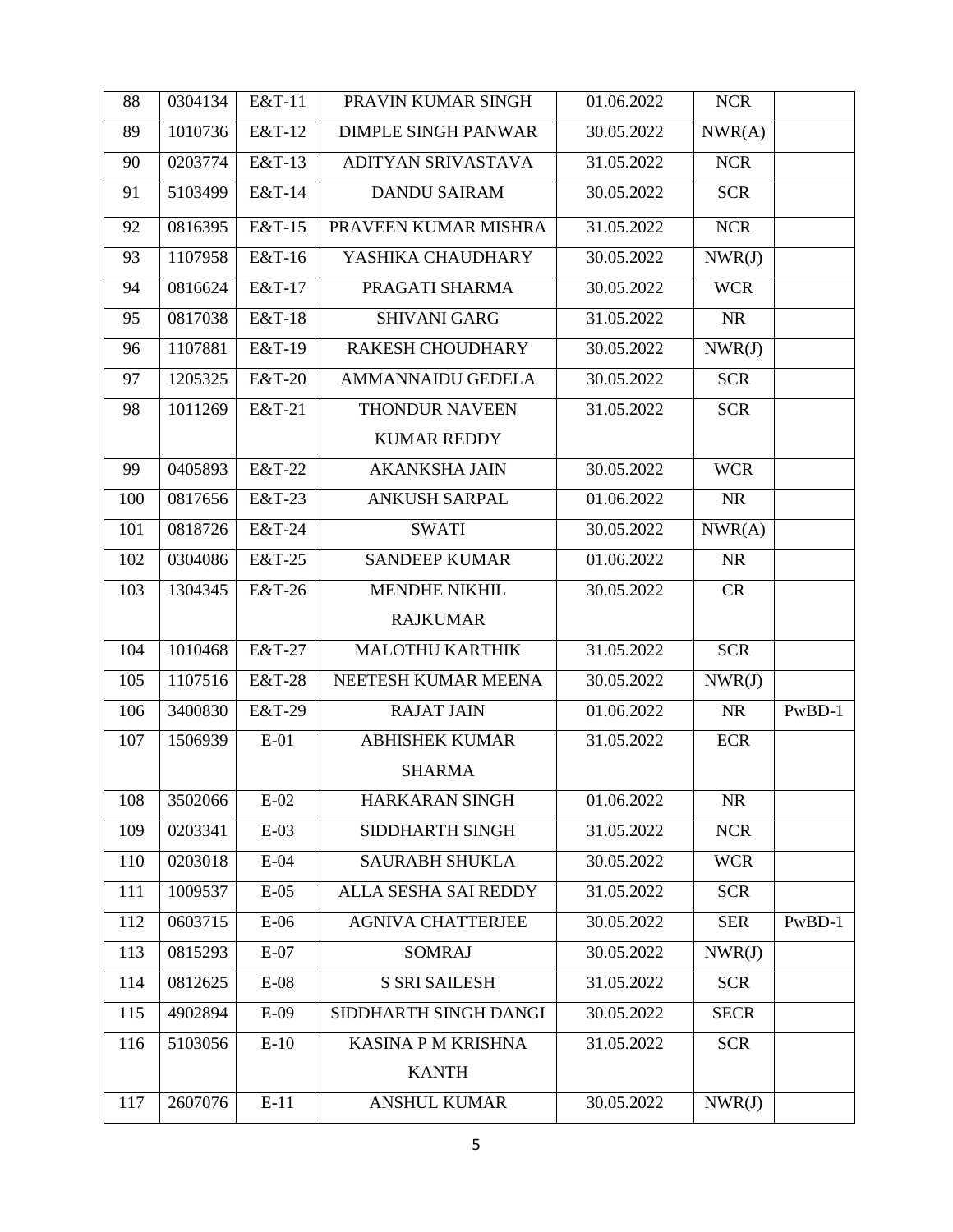| 118 | 1008754 | $E-12$ | <b>MATTA MANOJ REDDY</b>     | 31.05.2022 | <b>SCR</b>  |  |
|-----|---------|--------|------------------------------|------------|-------------|--|
| 119 | 0405428 | $E-13$ | <b>JITENDRA DHAKAD</b>       | 30.05.2022 | <b>WCR</b>  |  |
| 120 | 4102593 | $E-14$ | SANJEEV SHRIVASTAVA          | 31.05.2022 | <b>ECR</b>  |  |
| 121 | 0812377 | $E-15$ | <b>KRISHNA MEERENDRA</b>     | 30.05.2022 | <b>NER</b>  |  |
| 122 | 0813902 | $E-16$ | <b>ISHAN SINGH BHADAURIA</b> | 31.05.2022 | <b>WCR</b>  |  |
| 123 | 0814173 | $E-17$ | <b>OMPRAKASH RAJPUT</b>      | 01.06.2022 | <b>NR</b>   |  |
| 124 | 0603024 | $E-18$ | <b>ARGHA KAMAL DAS</b>       | 30.05.2022 | <b>SER</b>  |  |
| 125 | 0508814 | $E-19$ | <b>SHINDE SHRADHA</b>        | 30.05.2022 | CR          |  |
|     |         |        | <b>NAVNATH</b>               |            |             |  |
| 126 | 2606890 | $E-20$ | PRANKUR PATEL                | 31.05.2022 | <b>NCR</b>  |  |
| 127 | 1106397 | $E-21$ | <b>BHAVESH MAHAWAR</b>       | 31.05.2022 | NWR(J)      |  |
| 128 | 2100886 | $E-22$ | <b>LOKESH AGRAWAL</b>        | 31.05.2022 | NWR(J)      |  |
| 129 | 2100862 | $E-23$ | <b>SHUBAM KUMAR SINGH</b>    | 01.06.2022 | <b>NR</b>   |  |
| 130 | 0815713 | $E-24$ | <b>UTKARSH</b>               | 31.05.2022 | <b>NCR</b>  |  |
| 131 | 0812524 | $E-25$ | SHREYA SRIVASTAVA            | 31.05.2022 | <b>NCR</b>  |  |
| 132 | 0814921 | $E-26$ | <b>RAKESH PATEL</b>          | 30.05.2022 | <b>NER</b>  |  |
| 133 | 0702240 | $E-27$ | <b>DILLIP KUMAR KHUNTIA</b>  | 30.05.2022 | <b>ECoR</b> |  |
| 134 | 0813240 | $E-28$ | PATIL TEJAS KIRAN            | 30.05.2022 | CR          |  |
| 135 | 1008074 | $E-29$ | <b>CHEJARLA ASWANI</b>       | 31.05.2022 | <b>SCR</b>  |  |
|     |         |        | <b>KUMAR</b>                 |            |             |  |
| 136 | 0814997 | $E-30$ | SHRIKRISHAN YADAV            | 31.05.2022 | NWR(J)      |  |
| 137 | 0815554 | $E-31$ | <b>DHRUV KAWAT</b>           | 30.05.2022 | CR          |  |
| 138 | 0812578 | $E-32$ | <b>TUSHAR CHAUDHARY</b>      | 01.06.2022 | <b>NR</b>   |  |
| 139 | 1007434 | $E-33$ | <b>VASAMSETTI HAREESH</b>    | 31.05.2022 | <b>SCR</b>  |  |
| 140 | 1106663 | E-34   | <b>DESHRAJ MEENA</b>         | 31.05.2022 | NWR(J)      |  |
| 141 | 1506860 | $E-35$ | <b>AINDRI SHREE</b>          | 31.05.2022 | <b>NCR</b>  |  |
| 142 | 0202917 | $E-36$ | <b>AKSHATA YADAV</b>         | 31.05.2022 | <b>NCR</b>  |  |
| 143 | 5400900 | $E-37$ | <b>SAMARTH MOHAN</b>         | 31.05.2022 | <b>NCR</b>  |  |
| 144 | 4102368 | E-38   | <b>MAHIMA LOHANI</b>         | 31.05.2022 | <b>ECR</b>  |  |
| 145 | 0812974 | E-39   | <b>VIVEK KUMAR</b>           | 31.05.2022 | <b>ECR</b>  |  |
| 146 | 3900744 | $E-40$ | JETTY PAUL DANIEL            | 31.05.2022 | <b>SCR</b>  |  |
| 147 | 1106143 | $E-41$ | <b>DIMPAL GARODIA</b>        | 30.05.2022 | NWR(A)      |  |
| 148 | 5400804 | $E-42$ | <b>SOURABH JOSHI</b>         | 01.06.2022 | <b>NCR</b>  |  |
| 149 | 0812774 | $E-43$ | SHUBHAM JINDAL               | 01.06.2022 | NWR(J)      |  |
|     |         |        |                              |            |             |  |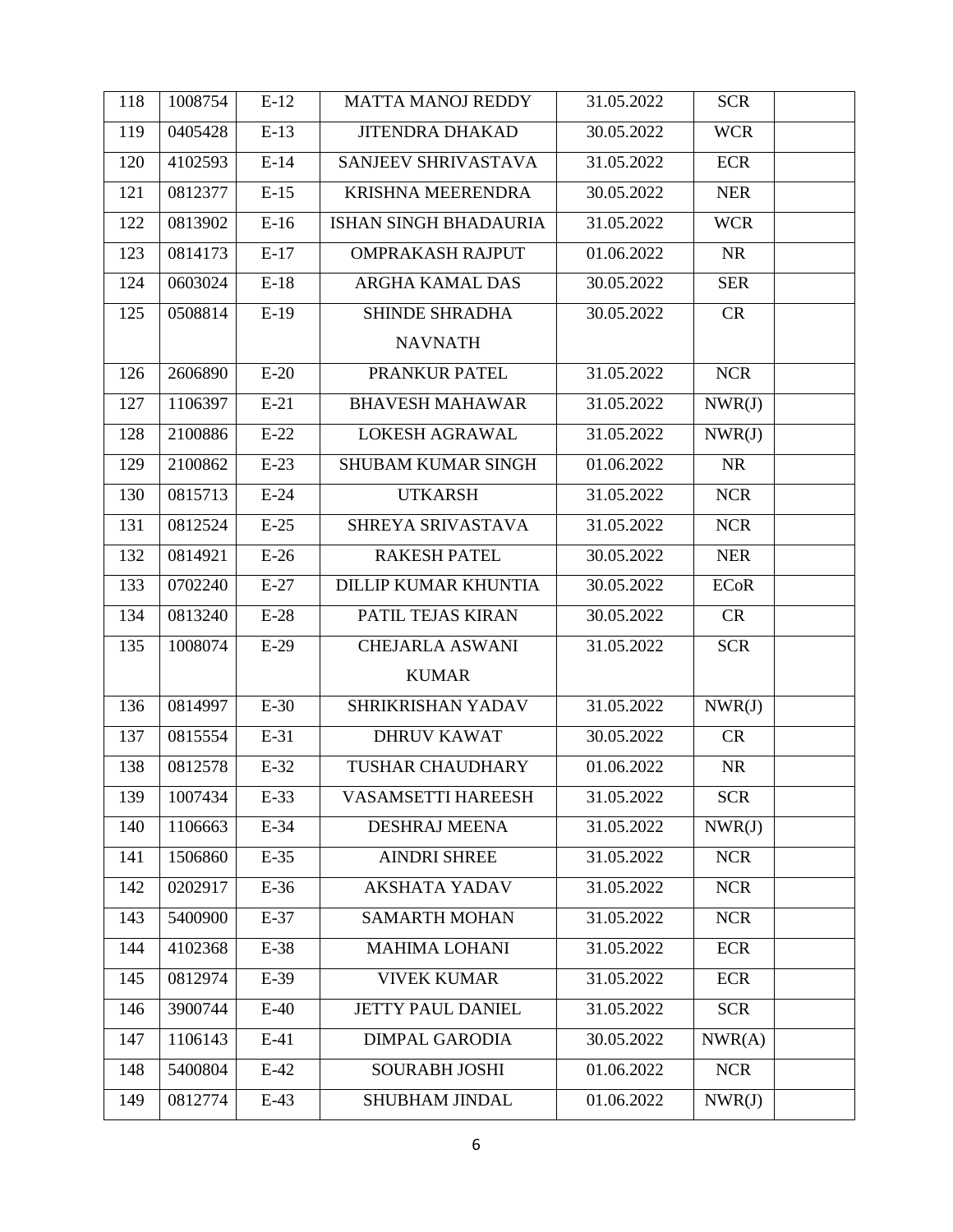| 150 | 1106164 | $E-44$ | <b>MANISH KUMAR VERMA</b> | 01.06.2022 | <b>NR</b>  |          |
|-----|---------|--------|---------------------------|------------|------------|----------|
| 151 | 0815020 | $E-45$ | <b>NARPAT RAM MEENA</b>   | 31.05.2022 | NWR(J)     |          |
| 152 | 0303576 | $E-46$ | <b>JAY KUMAR</b>          | 01.06.2022 | <b>NCR</b> |          |
| 153 | 1106627 | $E-47$ | <b>BHOOPENDRA SINGH</b>   | 31.05.2022 | NWR(J)     |          |
|     |         |        | <b>MEENA</b>              |            |            |          |
| 154 | 0813887 | $E-48$ | ARVIND SINGH ARYA         | 31.05.2022 | <b>WCR</b> |          |
| 155 | 1106106 | $E-49$ | <b>DIKSHA SHARMA</b>      | 31.05.2022 | NWR(J)     |          |
| 156 | 0603062 | $E-50$ | <b>ROSHAN KUMAR</b>       | 31.05.2022 | <b>ECR</b> |          |
| 157 | 0813338 | $E-51$ | <b>ANKUSH</b>             | 31.05.2022 | <b>NR</b>  |          |
| 158 | 1106316 | $E-52$ | SHAILESH AGRAWAL          | 31.05.2022 | NWR(J)     |          |
| 159 | 1107236 | $E-53$ | <b>NEHA SAINI</b>         | 31.05.2022 | NWR(J)     | $PwBD-1$ |
| 160 | 1006882 | $E-54$ | DAVALA TANOJ KUMAR        | 31.05.2022 | <b>SCR</b> | PwBD-3   |
| 161 | 0808147 | $M-01$ | <b>VINEET KUMAR</b>       | 01.06.2022 | <b>NR</b>  |          |
| 162 | 3501225 | $M-02$ | PANKAJ GARG               | 01.06.2022 | <b>NR</b>  |          |
| 163 | 0809172 | $M-03$ | <b>RAHUL SHEKHAR</b>      | 01.06.2022 | <b>NR</b>  |          |
| 164 | 0807514 | $M-04$ | SANJAY KUMAR SAHU         | 31.05.2022 | <b>WCR</b> |          |
| 165 | 1202795 | $M-05$ | <b>AMAN KUMAR</b>         | 31.05.2022 | <b>ECR</b> |          |
| 166 | 0201399 | $M-06$ | PRATEEK SRIVASTAVA        | 01.06.2022 | <b>NCR</b> |          |
| 167 | 0809640 | $M-07$ | SHUBHAM SINGH JAT         | 31.05.2022 | <b>WCR</b> |          |
| 168 | 0809716 | $M-08$ | <b>KUMAR ABHISHEK</b>     | 02.06.2022 | <b>NR</b>  |          |
| 169 | 0403839 | M-09   | AZHAR AHMAD SIDDIQUI      | 31.05.2022 | <b>WCR</b> |          |
| 170 | 1104454 | $M-10$ | <b>RAJAT GUPTA</b>        | 02.06.2022 | <b>NR</b>  |          |
| 171 | 1104122 | $M-11$ | <b>RAVI YADAV</b>         | 01.06.2022 | NWR(J)     |          |
| 172 | 5102040 | $M-12$ | <b>GUGGILAM MEHER</b>     | 31.05.2022 | <b>SCR</b> |          |
|     |         |        | <b>SRITEJA</b>            |            |            |          |
| 173 | 2604824 | $M-13$ | <b>UJJWAL BAHARE</b>      | 01.06.2022 | <b>NCR</b> |          |
| 174 | 0811444 | $M-14$ | <b>SHUBHAM BANSAL</b>     | 02.06.2022 | <b>NR</b>  |          |
| 175 | 0810877 | $M-15$ | <b>MUNISH KUMAR</b>       | 02.06.2022 | <b>NR</b>  |          |
| 176 | 0812116 | $M-16$ | PRANSHU SRIVASTAVA        | 30.05.2022 | <b>NER</b> |          |
| 177 | 0403063 | $M-17$ | <b>HEMABH TRIVEDI</b>     | 31.05.2022 | <b>WCR</b> |          |
| 178 | 1401462 | $M-18$ | <b>VIPIN UNIYAL</b>       | 02.06.2022 | <b>NR</b>  |          |
| 179 | 0807980 | $M-19$ | <b>VIKAS</b>              | 02.06.2022 | <b>NR</b>  |          |
| 180 | 2605622 | $M-20$ | NIKHIL AWASTHI            | 01.06.2022 | <b>NCR</b> |          |
| 181 | 0809363 | $M-21$ | <b>VIVEK PUNDIR</b>       | 02.06.2022 | <b>NR</b>  |          |
|     |         |        |                           |            |            |          |